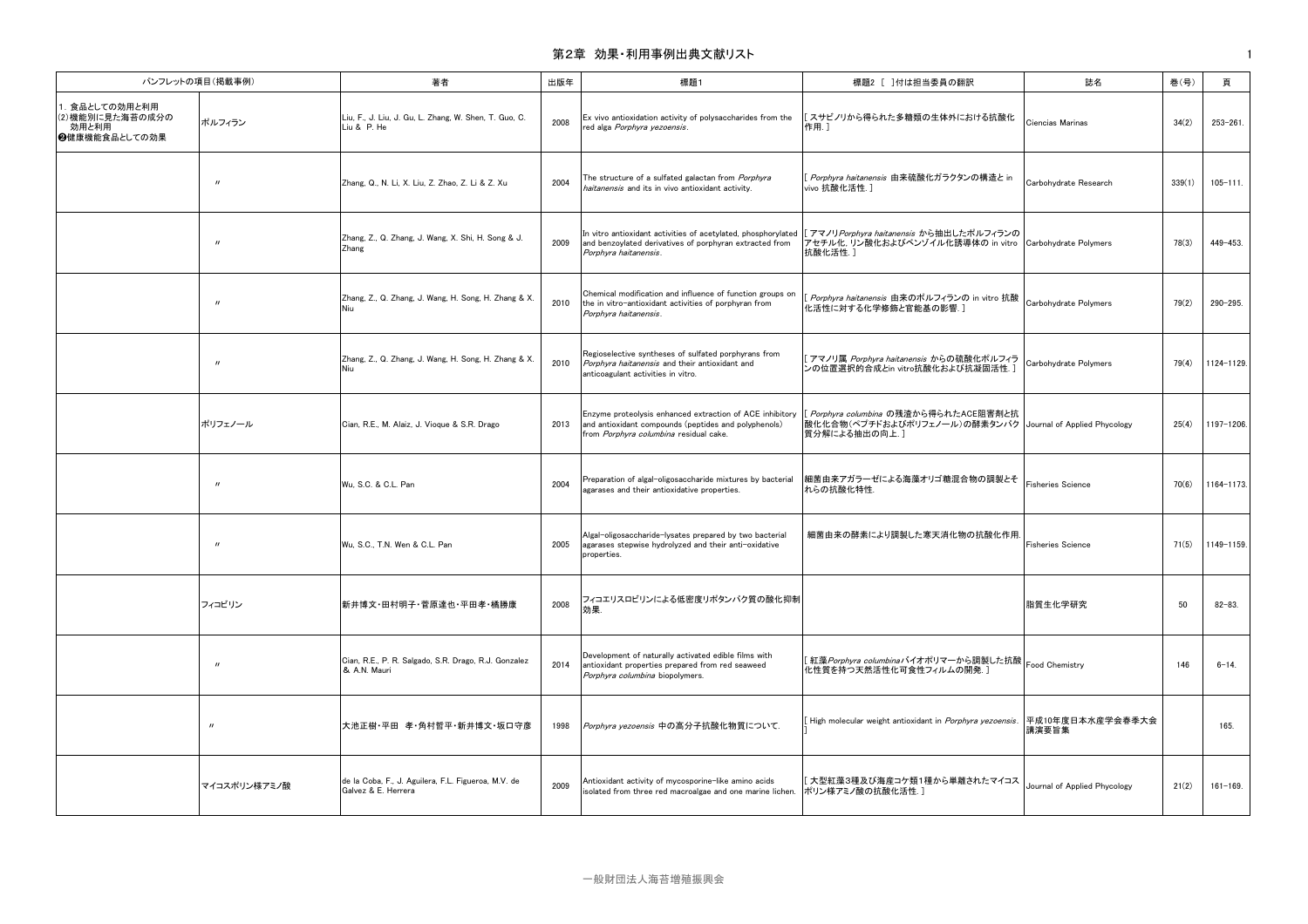# 第2章 効果・利用事例出典文献リスト 2010年 - 2010年 - 2010年 - 2010年 - 2010年 - 2010年 - 2010年 - 2010年 - 2010年 - 2010年 - 20

| パンフレットの項目(掲載事例)                                                      |                             | 著者                                                                                                   | 出版年  | 標題1                                                                                                                                                                        | 標題2 [ ]付は担当委員の翻訳                                                                                                          | 誌名                                             | 巻(号)   | 頁              |
|----------------------------------------------------------------------|-----------------------------|------------------------------------------------------------------------------------------------------|------|----------------------------------------------------------------------------------------------------------------------------------------------------------------------------|---------------------------------------------------------------------------------------------------------------------------|------------------------------------------------|--------|----------------|
| 1. 食品としての効用と利用<br>(2) 機能別に見た海苔の成分の<br>効用と利用<br>❷健康機能食品としての効果<br>(続き) | マイコスポリン様アミノ酸<br>(続き)        | Tao, C., T. Sugawara, S. Maeda, X. Wang & T. Hirata                                                  | 2008 | Antioxidative activities of a mycosporine-like amino acid,<br>porphyra-334.                                                                                                | マイコスポリン様アミノ酸ポルフィラ-334の抗酸化活性.                                                                                              | <b>Fisheries Science</b>                       | 74(5)  | 1166-1172.     |
|                                                                      | $\boldsymbol{\prime\prime}$ | Yoshiki, M., K. Tsuge, Y. Tsuruta, T. Yoshimura, K.<br>Koganemaru, T. Sumi, T. Matsui & K. Matsumoto | 2009 | Production of new antioxidant compound from<br>mycosporine-like amino acid, porphyra-334 by heat<br>treatment.                                                             | [ 加熱処理によるマイコスポリン様アミノ酸, ポルフィラ-334<br>からの新規抗酸化化合物の生成.]                                                                      | Food Chemistry                                 | 113(4) | 1127-1132.     |
|                                                                      | アンセリン                       | Tamura, Y., S. Takenaka, S. Sugiyama & R. Nakayama                                                   | 1998 | Occurrence of anserine as an antioxidative dipeptide in a<br>red alga, Porphyra yezoensis.                                                                                 | [紅藻スサビノリにおける抗酸化性ジペプチド・アンセリンの  Bioscience, Biotechnology, and<br>存在.]                                                      | Biochemistry                                   | 62(3)  | $561 - 563$ .  |
|                                                                      | リボフラビン                      | 豊崎俊幸                                                                                                 | 2010 | 海苔に含まれる新しい抗酸化成分.                                                                                                                                                           |                                                                                                                           | New Food Industry                              | 52(5)  | $28 - 32.$     |
| 6医薬的効果及び生理活性効果                                                       | 1)抗糖尿病効果                    | Kitano, Y., K. Murazumi, J. Duan, K. Kurose, S.<br>Kobayashi, T. Sugawara & T. Hirata                | 2012 | Effect of dietary porphyran from the red alga, Porphyra<br>yezoensis, on glucose metabolism in diabetic KK-Ay mice.                                                        | 糖尿病KK-Ayマウスのグルコース代謝に対する紅藻スサ  Journal of Nutritional Science and<br>ビノリ Porphyra yezoensis 由来ポルフィランの摂取効果.]                 | Vitaminology                                   | 58(1)  | $14 - 19.$     |
|                                                                      | 2) 血圧上昇抑制効果<br>オリゴペプチド      | 斉藤雅信・長屋恵子・萩野浩志・川合正允                                                                                  | 2000 | 「ラットを用いた海苔オリゴペプチドの降圧作用.                                                                                                                                                    |                                                                                                                           | 医学と薬学                                          | 43(3)  | 529-538.       |
|                                                                      | $^{\prime\prime}$           | 斉藤雅信・萩野浩志・川合正允・中道 昇                                                                                  | 2000 | 海苔オリゴペプチドの正常及び高血圧者に対する影響.                                                                                                                                                  |                                                                                                                           | 医学と薬学                                          | 44(2)  | 297-306.       |
|                                                                      | 2)血圧上昇抑制効果<br>海苔発酵エキス       | 梅川逸人・辰野拓也・WANG, Ya・平山碧・服部美香・<br>荒木利芳                                                                 | 2008 | 海苔発酵エキスの投与が高血圧自然発症ラットの血圧に及 Effect of Porphyra extract on blood pressure in<br>ぼす影響.                                                                                        | spontaneously hypertensive rats.                                                                                          | 日本食品科学工学会誌                                     | 55(10) | $502 - 505.$   |
|                                                                      | 3)抗腫瘍·抗潰瘍効果                 | Park, S.J., J. Ryu, I.H. Kim, Y.H. Choi & T.J. Nam                                                   | 2014 | Induction of apoptosis by a peptide from Porphyra<br>yezoensis: Regulation of the insulin-like growth factor I<br>receptor signaling pathway in MCF-7 cells.               | [スサビノリ由来ペプチドによるアポトーシスの誘導: MCF-<br>7細胞におけるインスリン様成長因子 I 受容体のシグナル<br>伝達経路の調節.]                                               | International Journal of Oncology              | 45     | $1011 - 1016.$ |
|                                                                      | $^{\prime\prime}$           | Park, S.J., J. Ryu, I.H. Kim, Y.H. Choi & T.J. Nam                                                   | 2015 | Activation of the mTOR signaling pathway in breast cancer  [スサビノリ由来ペプチドによる乳癌 MCF-7 細胞における<br>MCF-7 cells by a peptide derived from Porphyra yezoensis. mTOR シグナル伝達経路の活性化.] |                                                                                                                           | <b>Oncology Reports</b>                        | 33     | $19 - 24.$     |
|                                                                      | 4) 血管新生阻害効果                 | 芦野洋美・島村真里子・及川勉・岩口孝雄・西澤一俊                                                                             | 1993 | ポルフィラン(アサクサノリ等原始紅藻に存在する硫酸化多<br>糖)による血管新生阻害効果.                                                                                                                              | ┃<br>┃Inhibitory effect of angiogenesis by sulfated polysaccharide┃日本癌学会総会記事<br>derived from marine red algae, porphyran. |                                                | 52     | 489.           |
|                                                                      | 5) 血栓溶解効果                   | Lin, H-T.V., P-A, Hwang, T-C. Lin & G-J. Tsai                                                        | 2014 | Production of Bacillus subtilis-fermented red alga<br>Porphyra dentata suspension with fibrinolytic and immune<br>enhancing activities.                                    | [Bacillus subtilis発酵による線溶及び免疫増強活性をもつ<br>-<br>紅藻 <i>Porphyra dentata</i> 由来懸濁液の調製.]                                        | Bioscience, Biotechnology, and<br>Biochemistry | 78(6)  | 1074-1081.     |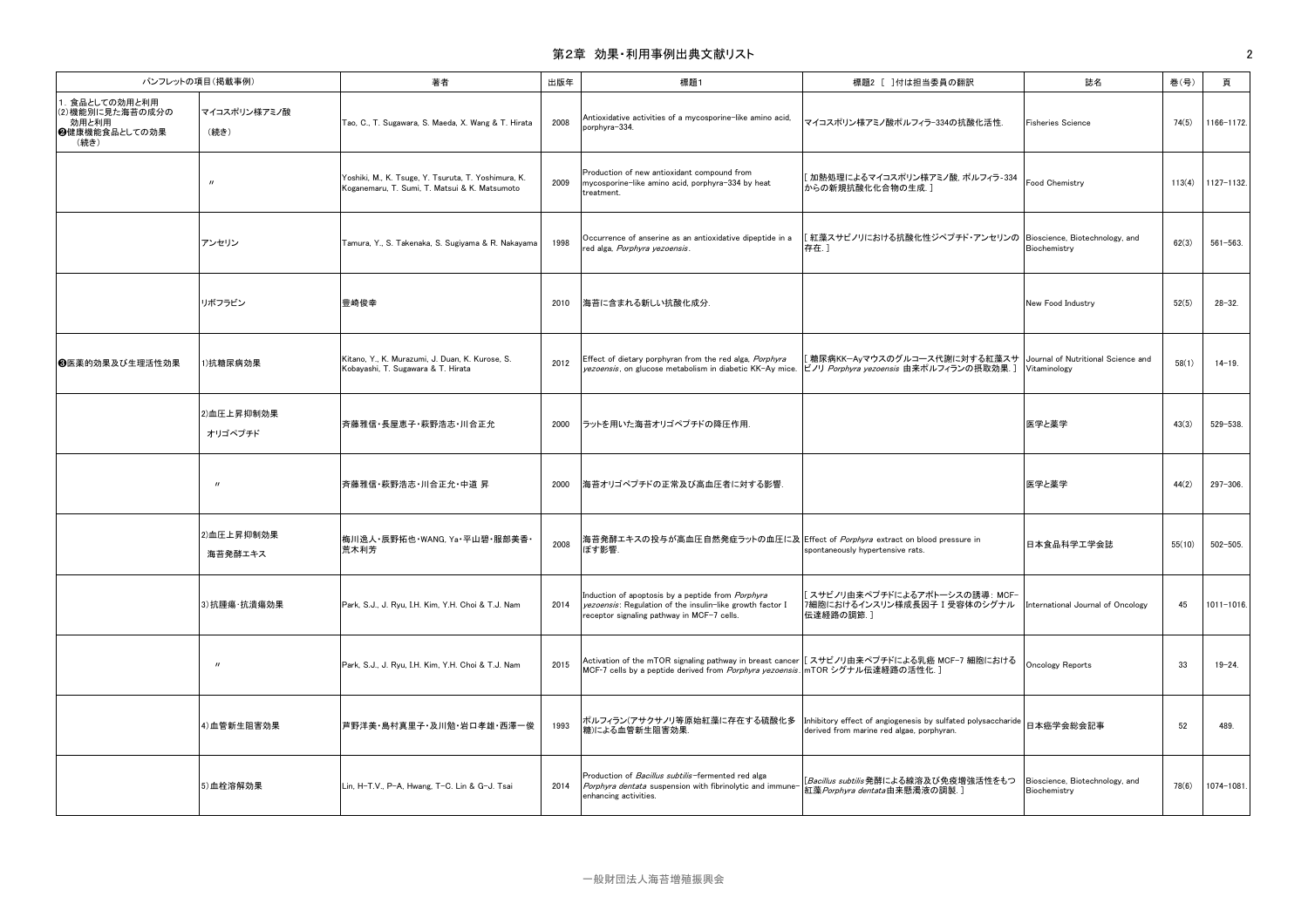## 第2章 効果・利用事例出典文献リスト 3

| パンフレットの項目(掲載事例)        |                                         | 著者                                                                                                                   | 出版年  | 標題1                                                                                                                                                                     | 標題2 [ ]付は担当委員の翻訳                                                                                                                       | 誌名                                             | 巻(号)   | 頁            |
|------------------------|-----------------------------------------|----------------------------------------------------------------------------------------------------------------------|------|-------------------------------------------------------------------------------------------------------------------------------------------------------------------------|----------------------------------------------------------------------------------------------------------------------------------------|------------------------------------------------|--------|--------------|
| 6医薬的効果及び生理活性効果<br>(続き) | 6)ビタミンB12の供給源としての効果                     | Takenaka, S., S. Sugiyama, S. Ebara, E. Miyamoto, K.<br>Abe, Y. Tamura, F. Watanabe, S. Tsuyama & Y.<br>Nakano       | 2001 | Feeding dried purple laver (nori) to vitamin B12-deficient<br>rats significantly improves vitamin B12 status.                                                           | [乾燥紅藻 (海苔) をビタミンB12欠乏ラットに食べさせると<br>B12の状態は非常に改善される.]                                                                                   | British Journal of Nutrition                   | 85(6)  | 699-703.     |
|                        | 7) 糖脂質による腸内環境改善効果                       | 河津大輔・藤井建夫・大島直子・奥積昌世                                                                                                  | 1994 | スサビノリのラット盲腸フローラに及ぼす影響.                                                                                                                                                  | Effect of "Susabinori" Porphyra yezoensis on cecal flora<br>of rats.                                                                   | 日本水産学会誌                                        | 60(1)  | $111 - 115.$ |
|                        | $^{\prime\prime}$                       | 河津大輔・田中みさ子・藤井建夫                                                                                                      | 1995 | スサビノリ多糖類の腸内フローラに及ぼす影響.                                                                                                                                                  | Effect of polysaccharides of "Susabinori" Porphyra<br>vezoensis on intestinal flora.                                                   | 日本水産学会誌                                        | 61(1)  | $59 - 69.$   |
|                        | $^{\prime\prime}$                       | Kuda, T., M. Yokoyama & T. Fujii                                                                                     | 1997 | Effects of marine algal diets hijiki, aonori, and nori on levels ラットの血清溶液及び盲腸細菌叢のレベルに対する食用海  <br>of serum liquid and cecal microflora in rats.                          | 藻ヒジキ、アオノリ及びノリの効果.                                                                                                                      |                                                | 63(3)  | 428-432.     |
|                        | 8)抗血液凝固効果、抗アレルギー効<br>果、免疫賦活効果<br>抗血液凝固  | Indumathi, P. & A. Mehta                                                                                             | 2016 | A novel anticoagulant peptide from the nori hydrolysate.                                                                                                                | [ノリの加水分解物由来の新規抗凝固ペプチド.]                                                                                                                | Journal of Functional Foods                    | 20     | $606 - 617.$ |
|                        | 8)抗血液凝固効果、抗アレルギー効<br>果、免疫賦活効果<br>抗アレルギー | Kimiya, T., K, Ohtani, S. Satoh, Y. Abe, Y. Ogita, H.<br>Kawakita, H. Hamada, Y. Konishi, S. Kubota & A.<br>Tominaga | 2008 | Inhibitory effects of edible marine algae extracts on<br>degranulation of RBL-2H3 cells and mouse eosinophils.                                                          | 食用海藻抽出物の RBL-2H3 細胞およびマウス好酸球の<br>脱顆粒に対する抑制作用.                                                                                          | <b>Fisheries Science</b>                       | 74(5)  | 1157-1165.   |
|                        | $^{\prime\prime}$                       | Sakai, S., Y. Komura, Y. Nishimura, T. Sugawara & T.<br>Hirata                                                       | 2011 | Inhibition of mast cell degranulation by phycoerythrin and<br>its pigment moiety phycoerythrobilin, prepared from<br>Porphyra yezoensis.                                | Porphyra yezoensis から調製したフィコエリスリンおよびそ<br>- <i>Porpriyra yezuchaia ix 〜 jima</i> se.c.<br> の色素成分フィコエリスロビリンによる肥満細胞の脱顆粒の  Research<br>阻害. | Food Science and Technology                    | 17(2)  | $171 - 177.$ |
|                        | $^{\prime\prime}$                       | 井坂章吾・上野幹憲・山口健一・小田達也                                                                                                  | 2015 | スサビノリ由来硫酸化多糖体ポルフィランの生物活性.                                                                                                                                               |                                                                                                                                        | 日本農芸化学会大会講演要旨集                                 | 2015   | 2G41A06.     |
|                        | $^{\prime\prime}$                       | 井坂章吾・山口健一・上野幹憲・小田達也                                                                                                  | 2015 | スサビノリ由来硫酸化多糖体ポルフィランのマクロファージ<br>刺激抑制作用に関する研究.                                                                                                                            |                                                                                                                                        | 日本農芸化学会中四国支部講演会<br>講演要旨集                       | 43rd   | $A-10.$      |
|                        | 8)抗血液凝固効果、抗アレルギー効<br>果、免疫賦活効果<br>免疫賦活   | 北島英樹・古水雄志・市原英明・後藤浩一・土井孝史<br>稲野達郎・上岡龍一                                                                                | 2013 | 乾燥海苔抽出物の免疫賦活効果に関する研究.                                                                                                                                                   | Immunostimulatory effects of extract from Nori (Porphyra<br>vezoensis) in vitro and in vivo.                                           | 化学工学論文集                                        | 39(4)  | 359-362.     |
|                        | $^{\prime\prime}$                       | Yoshizawa, Y., A. Enomoto, H. Todoh, A. Ametani &<br>S. Kaminogawa                                                   | 1993 | Activation of murine macrophages by polysaccharide<br>fractions from marine algae (Porphyra yezoensis).                                                                 | [スサビノリ ( <i>Porphyra yezoensis</i> ) から得られる多糖画分の Bioscience, Biotechnology, and<br>マクロファージ活性化作用.]                                      | Biochemistry                                   | 57(11) | 1862-1866.   |
|                        | $^{\prime\prime}$                       | Yoshizawa, Y., A. Ametani, J. Tsunehiro, K. Nomura,<br>M. Itoh, F. Fukui & S. Kaminogawa                             | 1995 | Macrophage stimulation activity of the polysaccharide<br>fraction from a marine alga (Porphyra yezoensis):<br>Structure-function relationships and improved solubility. | えサビノリ ( <i>Porphyra yezoensis</i> ) 由来多糖画分のマクロ<br>ファージ刺激活性: 構造活性相関と溶解度改良.]                                                             | Bioscience, Biotechnology, and<br>Biochemistry | 59(10) | 1933-1937.   |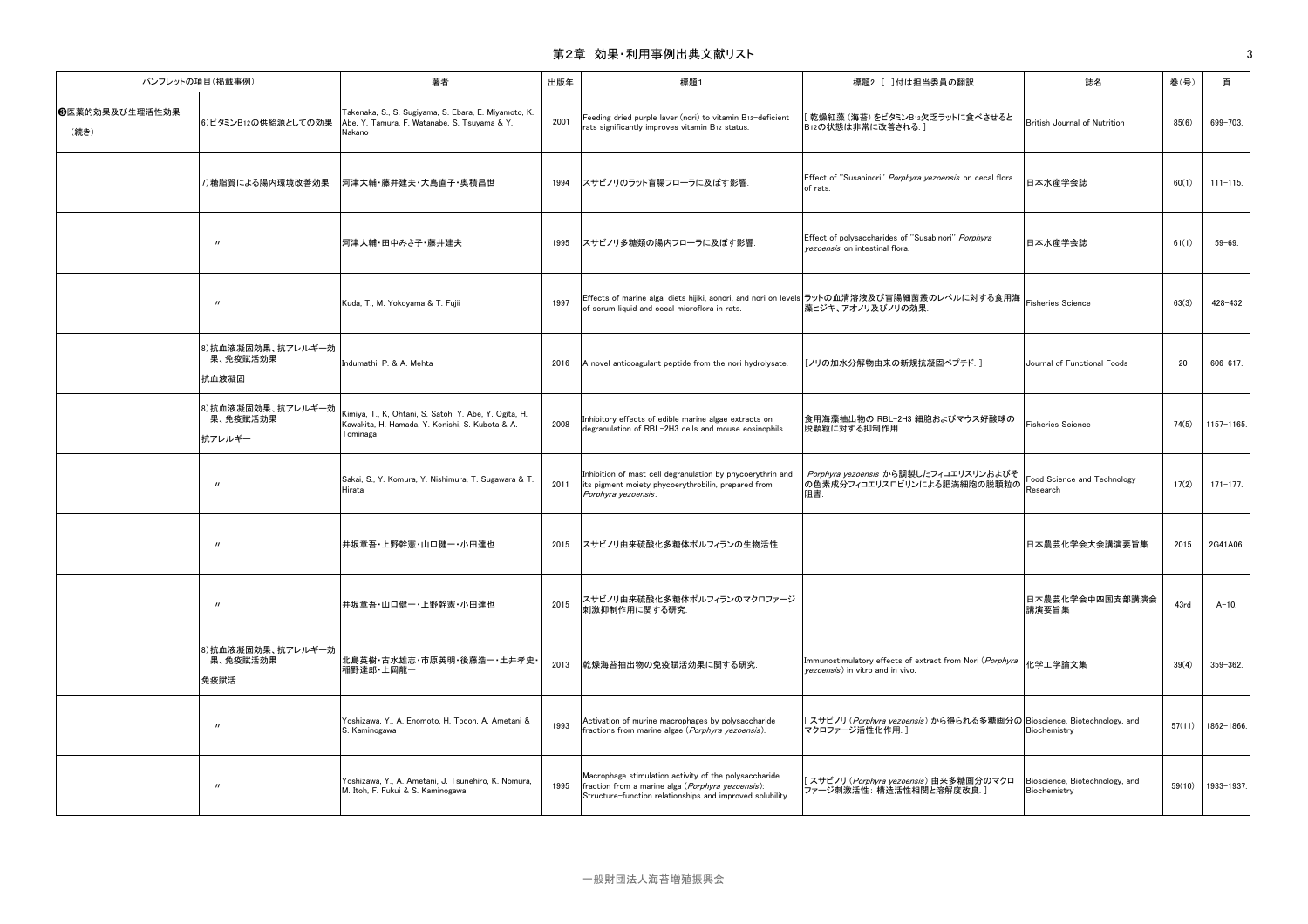### 第2章 効果・利用事例出典文献リスト ねんしょう しょうしょう しょうしょう しょうしょう しょうしゅう しょうしゅう インター・シーク

| パンフレットの項目(掲載事例)                                 |                                               | 著者                                                                                                                                         | 出版年  | 標題1                                                                                                                                                                                                             | 標題2 [ ]付は担当委員の翻訳                                                                                                        | 誌名                                                  | 巻(号)   | 頁            |
|-------------------------------------------------|-----------------------------------------------|--------------------------------------------------------------------------------------------------------------------------------------------|------|-----------------------------------------------------------------------------------------------------------------------------------------------------------------------------------------------------------------|-------------------------------------------------------------------------------------------------------------------------|-----------------------------------------------------|--------|--------------|
| 69医薬的効果及び生理活性効果<br>(続き)                         | 8)抗血液凝固効果、抗アレルギー効<br>果、免疫賦活効果<br>免疫賦活<br>(続き) | 後藤浩一・北島英樹・古水雄志・市原英明・土井孝史・<br>稲野達郎·上岡龍一                                                                                                     | 2013 | 海苔(Porphyra yezoensis)抽出物のin vitroおよびin vivoに<br>おける免疫賦活効果.                                                                                                                                                     | Immunostimulation effects of extract from nori(Porphyra<br>vezoensis) in vitro and in vivo.                             | 日本癌学会総会記事                                           | 72     | 372.         |
|                                                 | $^{\prime\prime}$                             | Kang, H. B., J. H. Song, Y. You, J. Park, S. Kwak, Y.<br>H. Lee, J. Lee, S. I. Kim, K. C. Choi & W. Jun                                    | 2016 | Porphyra tenera extracts have immune stimulation activity  [アサクサノリ抽出物はマウス初期脾臓細胞および<br>via increasing cytokines in mouse primary splenocytes and<br>RAW264.7 macrophages.                                        | RAW264.7マクロファージにおけるサイトカイン増加を介して<br>免疫刺激活性をもつ.]                                                                          | Journal of Food and Nutrition<br>Research           | 4(9)   | 558-565.     |
|                                                 | $^{\prime\prime}$                             | Tanoue, O., H. Kitajima, Y. Komizu, H. Ichihara, K.<br>Goto, T. Doi, T. Inano & R. Ueoka (田上 修·北島英<br>樹・古水雄志・市原英明・後藤浩一・土井孝史・稲野達<br>郎·上岡龍一) | 2010 | Antitumor and immunostimulation effects of laver<br>(Porphyra sp.) extracts in vitro and in vivo.                                                                                                               | in vitroおよびin vivoにおける海苔(Porphyra sp.)抽出物の<br>抗腫瘍効果および免疫賦活効果                                                            | 日本癌学会総会記事                                           | 69     | 443.         |
| 2.食品として以外の効用と利用<br>(1) 品質向上への利用<br> ❶食品品質保持への利用 | 品質保持                                          | Ortiz, J., J.P. Vivanco & S.P. Aubourg                                                                                                     | 2014 | Lipid and sensory quality of canned Atlantic salmon (Salmo<br>salar): Effect of the use of different seaweed extracts as<br>covering liquids.                                                                   | [ 大西洋サケ ( <i>Salmo salar</i> ) 缶詰の脂質と官能的品質: 被<br>覆液としての各種海藻エキスの使用効果.]                                                   | European Journal of Lipid Science<br>and Technology | 116(5) | 596-605.     |
| ❷食品の品質改良への利用                                    | 多糖類                                           | 平岡芳信・園田浩二・藤田慶之                                                                                                                             | 2012 | 魚うどんの試作.                                                                                                                                                                                                        | The production of fish noodles.                                                                                         | 愛媛県産業技術研究所研究報告<br>$(CD - ROM)$                      | (50)   | $22 - 26$ .  |
|                                                 |                                               | 高野勝也・服部 誠・YOSHIDA Tadashi・鹿沼 伸・<br>高橋幸資                                                                                                    | 2005 | ポルフィラン修飾による分離大豆タンパク質の改質.                                                                                                                                                                                        |                                                                                                                         | 2005年度日本農芸化学会大会講演<br>要旨集                            |        | 287.         |
|                                                 | 天然色素                                          | Cian, R.E., P. R. Salgado, S.R. Drago, R.J. Gonzalez<br>& A.N. Mauri                                                                       | 2014 | Development of naturally activated edible films with<br>antioxidant properties prepared from red seaweed<br>Porphyra columbina biopolymers.                                                                     | [ 紅藻 <i>Porphyra columbinaバ</i> イオポリマーから調製した抗酸   <sub>Food</sub> Chemistry<br>化性質を持つ天然活性化可食性フィルムの開発.]                   |                                                     | 146    | $6 - 14.$    |
|                                                 |                                               | 西原康次郎・木全俊介・渡邉義之                                                                                                                            | 2015 | 海苔フィコビリタンパク質水溶液の色安定性と酵素処理によ<br>る色調改質.                                                                                                                                                                           |                                                                                                                         | 日本食品工学会年次大会講演要旨                                     | 16回    | 92.          |
| 63化粧品への利用                                       | 化粧品                                           | De, L.C.F., J. Aguilera, G.M.V. De, M. Alvarez, E.<br>Gallego, F.I. Figueroa & E. Herrera                                                  | 2009 | Prevention of the ultraviolet effects on clinical and<br>histopathological changes, as well as the heat shock<br>protein-70 expression in mouse skin by topical application<br>of algal UV-absorbing compounds. | [藻類由来UV吸収物質の局所適用によるマウス皮膚の紫<br>外線照射に由来する臨床的・組織病理学的変化およびヒー Jounal of Dermatological Science<br>トショックタンパク質 (Hsp-70)産生の防止.] |                                                     | 55(3)  | $161 - 169.$ |
|                                                 | $^{\prime\prime}$                             | 久保田晃祥・斉藤雅信・萩野浩志                                                                                                                            | 2005 | 海苔多糖類ポルフィランの研究-物性と化粧品への応用.                                                                                                                                                                                      |                                                                                                                         | 第59回日本栄養・食糧学会総会講<br>演要旨集                            |        | 201.         |
|                                                 | $^{\prime\prime}$                             | 小川達也                                                                                                                                       | 2013 | 保湿とスキンケアの科学~スサビノリのセラミド産生促進効                                                                                                                                                                                     |                                                                                                                         | 海藻資源                                                | (30)   | $4 - 5.$     |
| (2)餌料・飼料としての利用                                  | 鶏卵卵質向上                                        | 細國一忠・石橋 明・下平秀丸                                                                                                                             | 2008 | 海苔給与による採卵鶏の免疫力増強とカロテノイド類やヨウ<br>素強化卵の作出.                                                                                                                                                                         |                                                                                                                         | 九州沖縄農業研究成果情報                                        | (23)   | $73 - 74.$   |